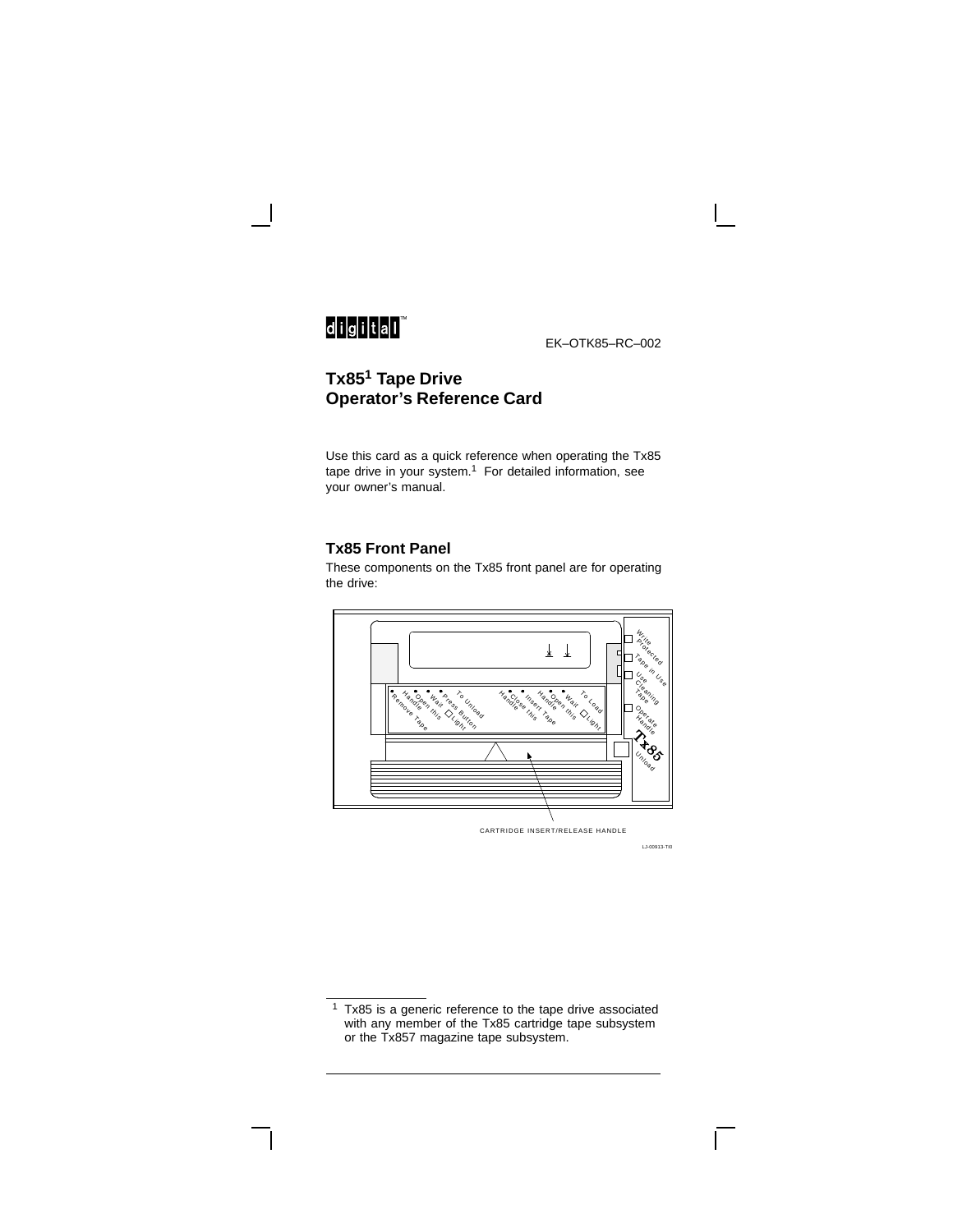# **Power-On**

2

When you turn on system power, the drive performs the power-on self-test (POST). The sequence of events is:

- 1. The indicators turn on sequentially, from top to bottom.
- 2. All four indicators turn on simultaneously for approximately three seconds.
- 3. The green Operate Handle indicator and the two orange indicators turn off.
- 4. The yellow Tape in Use indicator blinks.
- 5. If no cartridge is loaded, the green Operate Handle indicator turns on and the beeper sounds.

#### **Indicator Summary**

Use this table to determine the drive's operating condition:

| Indicator                      | <b>State</b>   | Condition                                                                                                                                       |
|--------------------------------|----------------|-------------------------------------------------------------------------------------------------------------------------------------------------|
| Operate<br>Handle<br>(green)   | On             | Okay to operate the cartridge<br>insert/release handle.                                                                                         |
|                                | Off            | Do not operate the cartridge<br>insert/release handle.                                                                                          |
| Tape in Use<br>(yellow)        | Blinking<br>On | Tape is moving.<br>Tape is loaded; ready for use.                                                                                               |
| Write<br>Protected<br>(orange) | Οn<br>Off      | Tape is write-protected.<br>Tape is write-enabled.                                                                                              |
| Use Cleaning<br>Tape (orange)  | On             | Load a CleaningTape III<br>cartridge.                                                                                                           |
|                                | Off            | No cleaning required.                                                                                                                           |
| All 4 indicators               | On<br>Blinking | POST is in progress.<br>Drive fault occurred. Press<br>the Unload button to clear the<br>error. If the error remains, call<br>Digital Services. |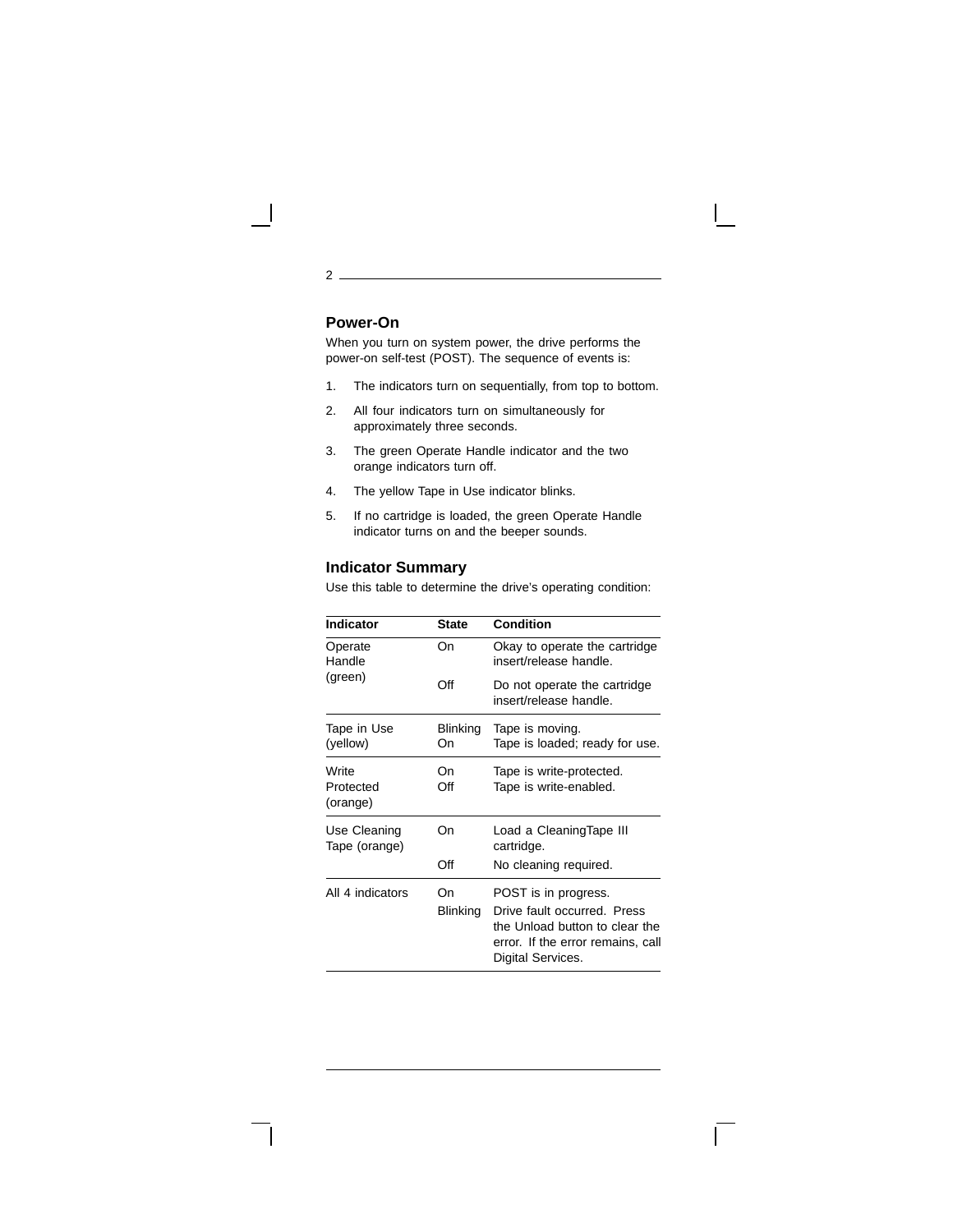## **Loading a Cartridge**

To load a cartridge into the drive:

- 1. When the green Operate Handle indicator is on steadily, pull the cartridge insert/release handle open.
- 2. Insert the cartridge.
- 3. Push the cartridge into the drive.
- 4. Push the handle closed.

The green Operate Handle indicator turns off and the yellow Tape in Use indicator blinks to show the tape is loading. When the tape is at the BOT marker, the yellow indicator turns on steadily. The tape is now ready for use.







SHR\_X1093\_89\_CPG

 $\mathbf{L}$ 

3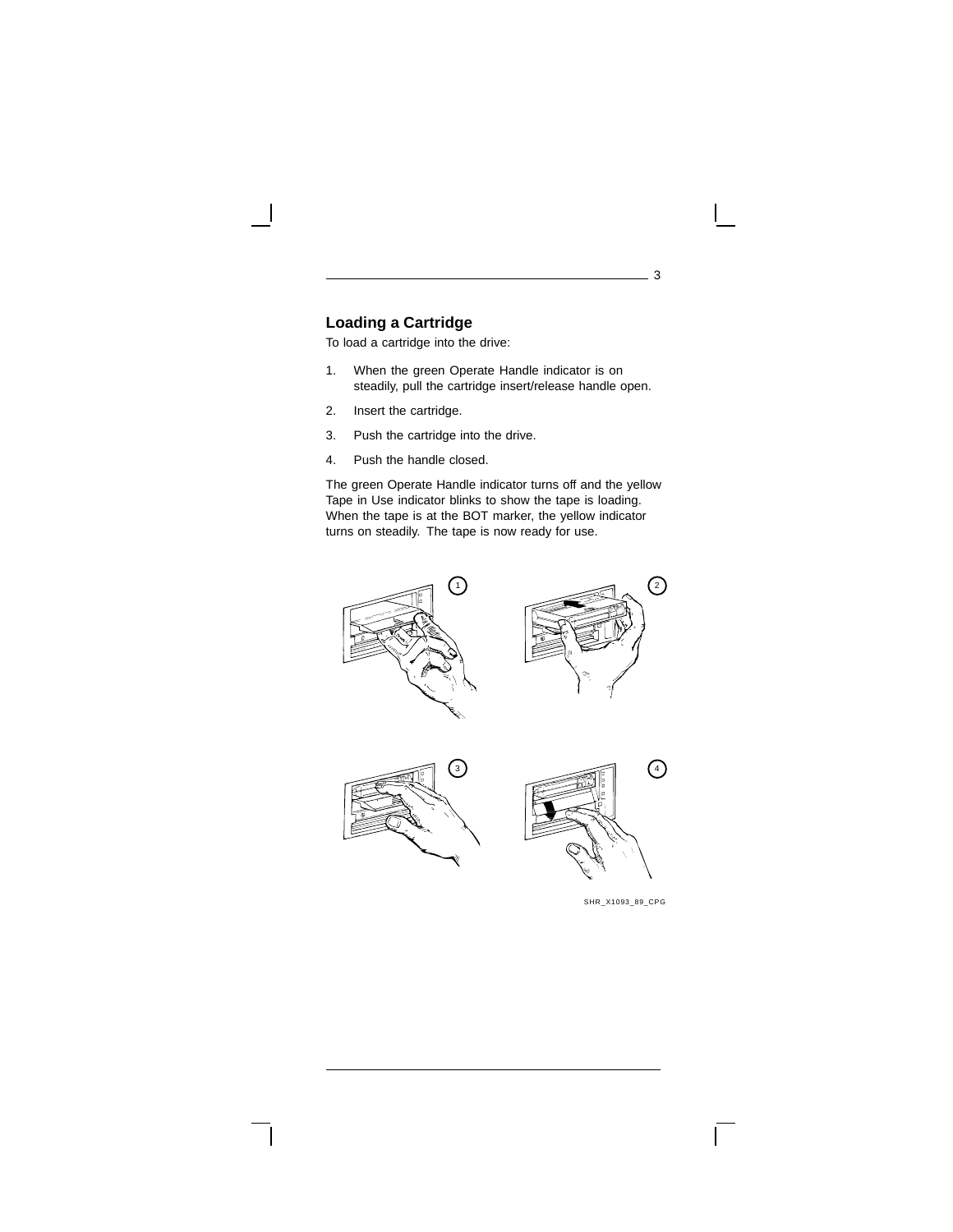## **Unloading a Cartridge**

4

To unload a cartridge from the drive:

- 1. Press the Unload button or issue the appropriate system software command. The yellow Tape in Use indicator blinks as the tape rewinds. The green Operate Handle indicator turns on and the beeper sounds when the cartridge is ready to be removed.
- 2. Pull the cartridge insert/release handle open.
- 3. Remove the cartridge.
- 4. Push the handle closed.



SHR\_X1049\_89\_CPG

 $\mathbf{L}$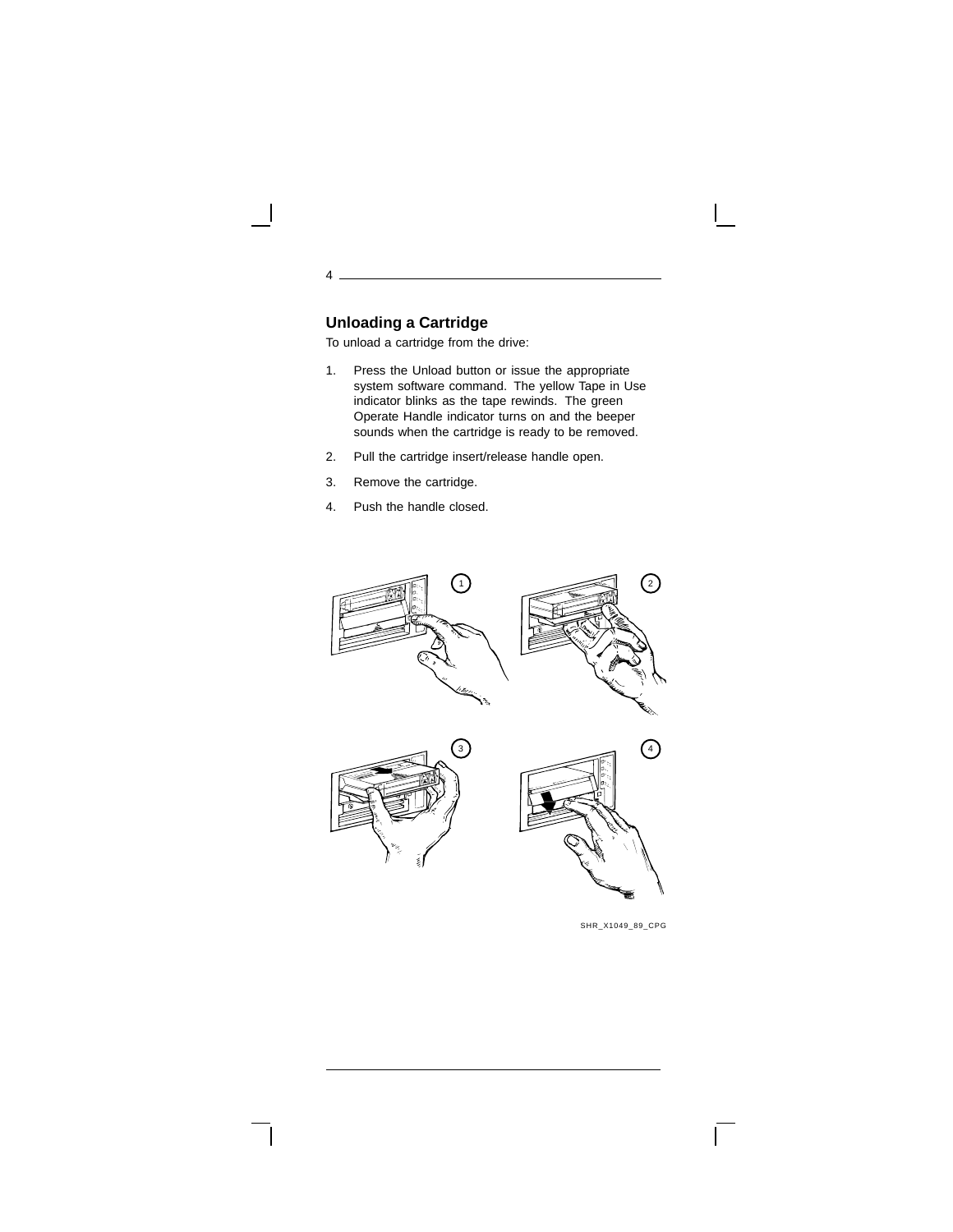## **Operating Hints**

- Never operate the cartridge insert/release handle without the green Operate Handle indicator on steadily or blinking.
- Make sure the cartridge leader is in the correct position; open the cartridge door to inspect the leader.



SHR\_X1027\_89\_CPG

5

- Insert the cartridge into the drive with a slow, steady motion.
- If the orange Use Cleaning Tape indicator turns on, unload the data cartridge and load a CleaningTape III cartridge. The cleaning cartridge automatically cleans the read/write head and unloads when cleaning is complete. Be sure to remove the cleaning cartridge when cleaning is complete.

#### **Cartridge Compatibility**

The Tx85 tape drive can read tape cartridges recorded on Tx85, TK70, TK50, and TZ30 tape drives. The Tx85 drive can write Tx85 format only on CompacTape III cartridges. The Tx85 drive cannot write TK70, TK50, or TZ30 format on any cartridge.